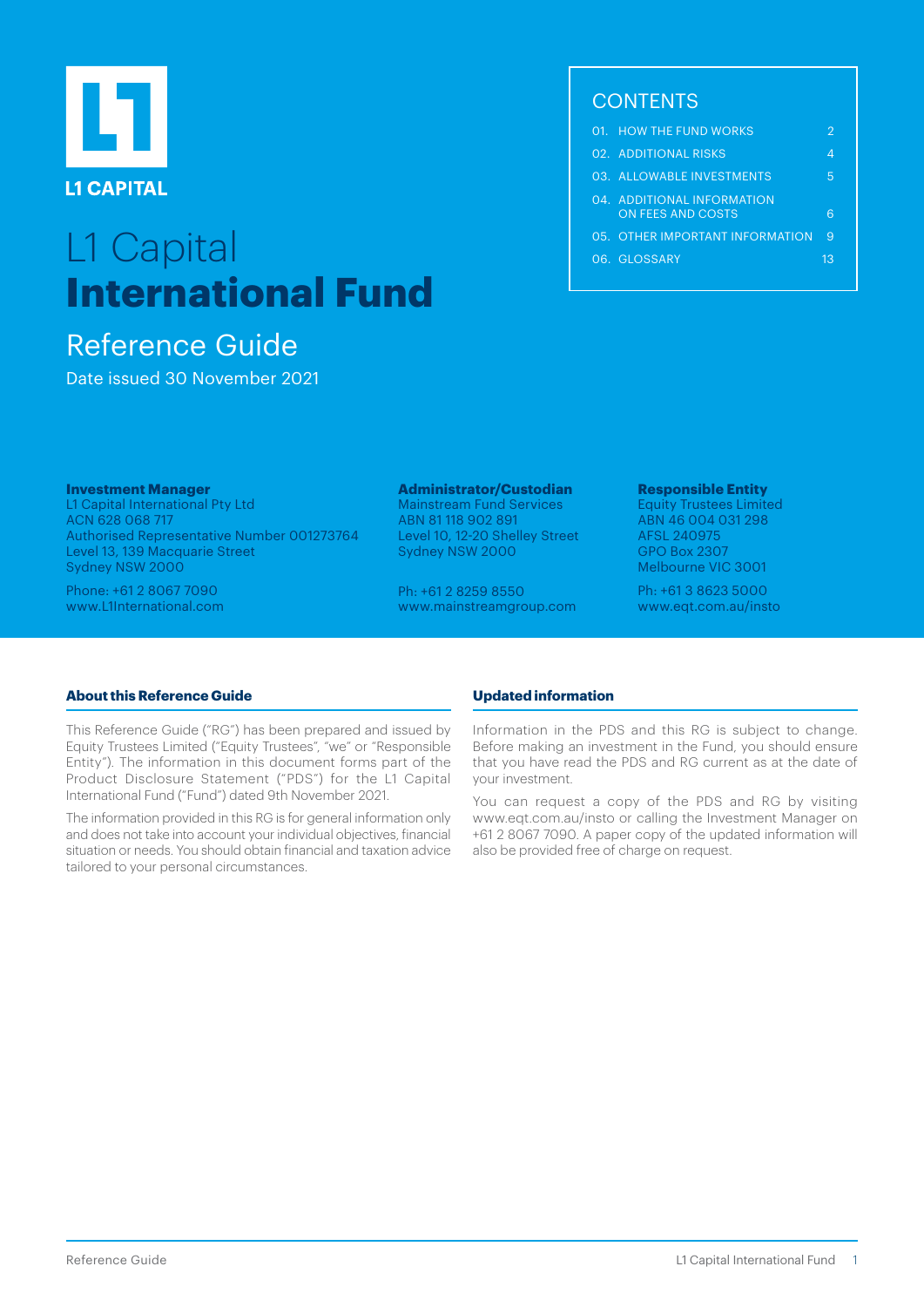<span id="page-1-0"></span>01. How the Fund works

## **1.1 Investing in the Fund**

#### **Application cut-off times**

If we receive a correctly completed Application Form, identification documents (if applicable) and cleared application money:

- before 2pm (Sydney time) on a Business Day and your application for Units is accepted, you will generally receive the Application Price calculated for that Business Day; or
- on or after 2pm (Sydney time) on a Business Day and your application for Units is accepted, you will generally receive the Application Price calculated for the next Business Day.

Please see the PDS for information regarding how to apply.

#### **Application terms**

We will only start processing an application if:

- we consider that you have correctly completed the Application Form;
- § you have provided us with the relevant identification documents if required; and
- we have received the application money (in cleared funds) stated in your Application Form.

#### **1.2 Managing your investment**

#### **Authorised signatories**

You can appoint a person, partnership or company as your authorised signatory. To do so, please nominate them on the Application Form and have them sign the relevant sections.

If a company is appointed, the powers extend to any director and officer of the company. If a partnership is appointed, the powers extend to all partners. Such appointments will only be cancelled or changed once we receive written instructions from you to do so.

Once appointed, your authorised signatory has full access to operate your investment account for and on your behalf.

This includes the following:

- making additional investments;
- requesting income distribution instructions be changed;
- withdrawing all or part of your investment;
- § changing bank account details; and
- enquiring and obtaining copies of the status of your investment.
- If you do appoint an authorised signatory:
- vou are bound by their acts;
- you release, discharge and indemnify us from and against any losses, liabilities, actions, proceedings, claims and demands arising from instructions received from your authorised signatory; and
- you agree that our acting on any instructions received from your authorised signatory shall amount to complete satisfaction of our obligations, even if these instructions were made without your knowledge or authority.

#### **Reports**

Investors will be provided with the following reports:

- application and withdrawal confirmations;
- monthly NAV statements;
- annual transaction statements; and
- (where applicable), distribution and tax statements.

Annual audited financial accounts are available on Equity Trustees' website.

#### **1.3 Withdrawing your investment from the Fund**

#### **Withdrawal cut-off times**

If we receive a withdrawal request:

- before 2pm (Sydney time) on a Business Day and your withdrawal request is accepted, you will generally receive the Withdrawal Price calculated for that Business Day; or
- on or after 2pm (Sydney time) on a Business Day and your withdrawal request is accepted, you will generally receive the Withdrawal Price calculated for the next Business Day.

Please see the PDS for information regarding how to request a withdrawal.

### **Withdrawal terms**

Once we receive your withdrawal request, we may act on your instruction without further enquiry if the instruction bears your account number or investor details and your (apparent) signature(s), or your authorised signatory's (apparent) signature(s).

We may contact you to check your details before processing your withdrawal request but are not obliged to. This may cause a delay in finalising payment of your withdrawal money.

No interest is payable for any delay in finalising payment of your withdrawal money.

We are not responsible or liable if you do not receive, or are late in receiving, any withdrawal money that is paid according to your instructions.

When you are withdrawing, you should take note of the following:

- Withdrawals will only be paid to a bank account in the name of the registered investor.
- If the withdrawal is during a Performance Period, any accrued performance fee will be calculated as at the day of withdrawal and paid out of your withdrawal proceeds in proportion to the number of Units.
- We reserve the right to fully redeem your investment if, as a result of processing your request, your investment balance in the Fund falls below the minimum balance set out in the PDS.
- If we cannot satisfactorily identify you as the withdrawing investor, we may reject your withdrawal request or payment of your withdrawal proceeds will be delayed. We are not responsible for any loss you consequently suffer.
- As an investor who is withdrawing, you agree that any payment made according to instructions received by post, courier, email or fax, shall be a complete satisfaction of our obligations, despite any fact or circumstances such as the payment being made without your knowledge or authority.
- You agree that if the payment is made according to these terms, you, and any person claiming on your behalf, shall have no claim against us with regards to such payment.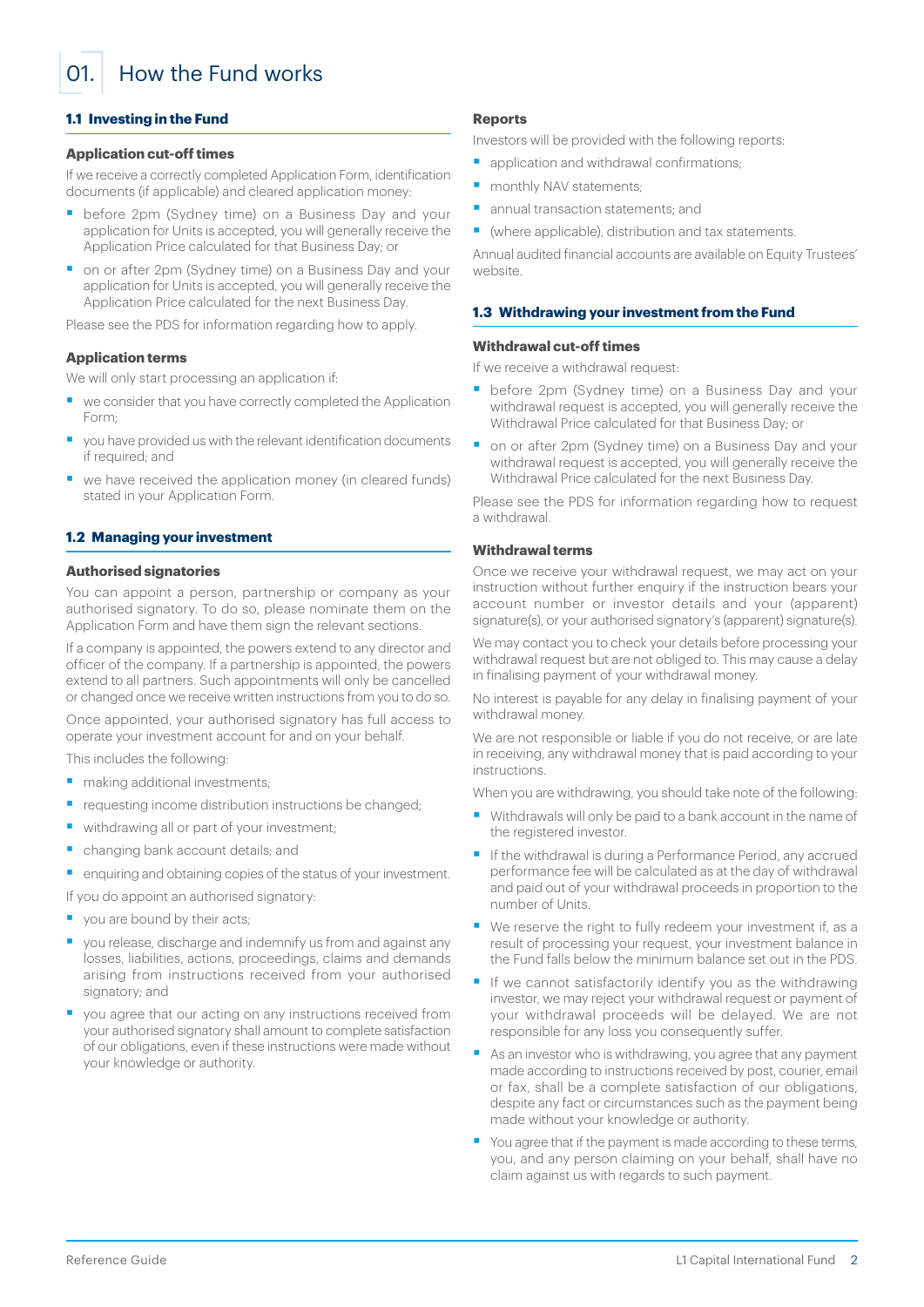## **Withdrawal restrictions**

Under the Corporations Act, you do not have a right to withdraw from the Fund if the Fund is illiquid. In such circumstances, you will only be able to withdraw your investment if Equity Trustees makes a withdrawal offer in accordance with the Corporations Act. Equity Trustees is not obliged to make such offers.

The Fund will be deemed liquid if at least 80% of its assets are liquid assets (generally cash and marketable securities).

In addition, we may at any time suspend consideration of withdrawal requests or defer our obligation to pay withdrawal proceeds if it is not possible, or not in the best interests of investors or former investors for us to do so, due to circumstances outside our control (such as restricted or suspended trading in a Fund asset).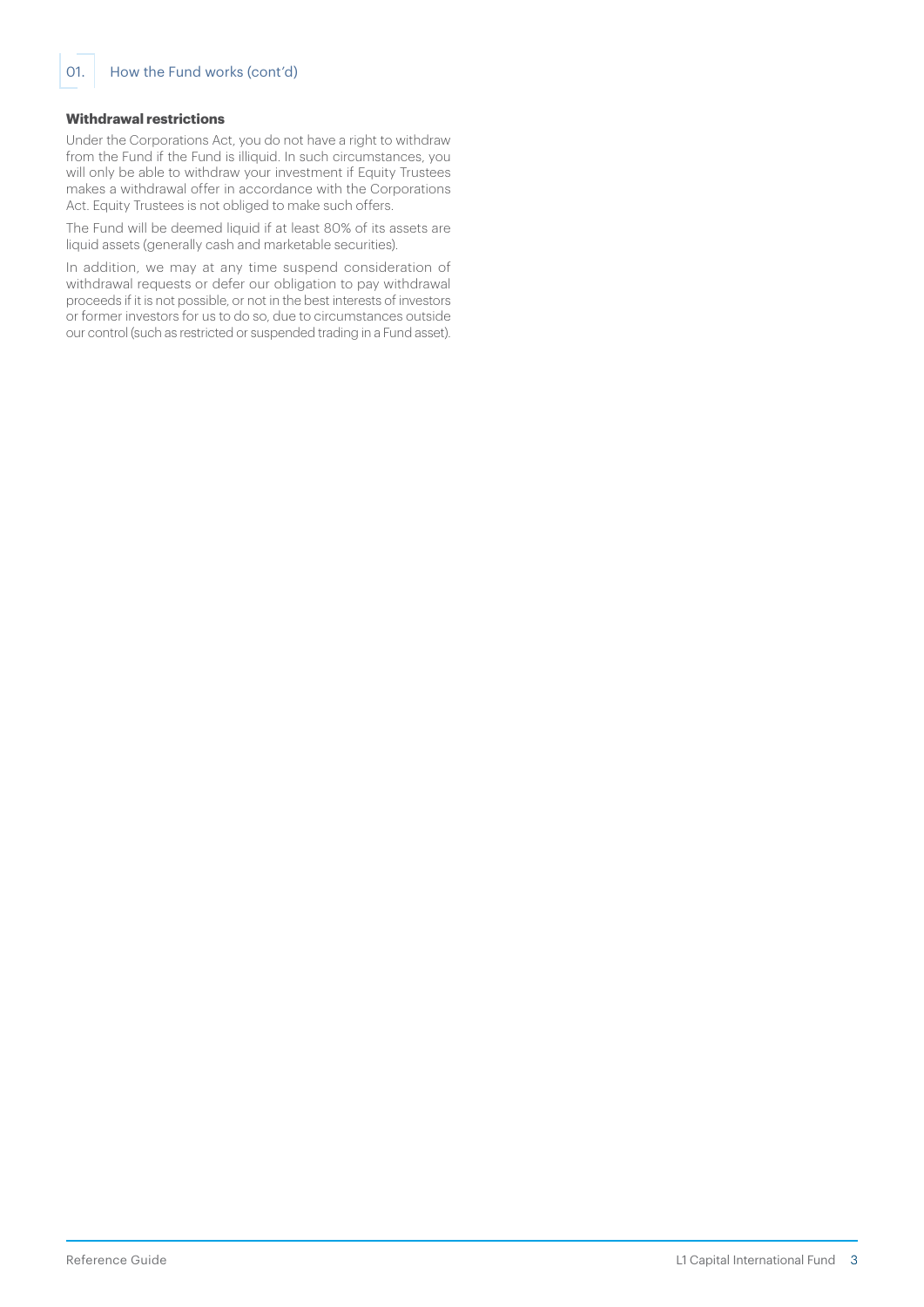<span id="page-3-0"></span>

## 02. Additional risks

## **2.1 Fund risk**

Fund risk refers to specific risks associated with the Fund, such as termination and changes to fees and expenses. An investment in the Fund is governed by the terms of the Constitution and this PDS, each as amended from time to time. The Responsible Entity may elect, in accordance with the Constitution and the Corporations Act, to terminate the Fund.

## **2.2 Investment strategy risk**

Investment in the Fund carries the risks that the Investment Manager's strategies might not be successful. There is no guarantee that the investment strategy of the Fund will meet its objectives.

## **2.3 Regulatory risk**

Changes to laws and regulations governing financial markets and instruments could have adverse implications for your investment in the Fund.

### **2.4 Key person risk**

The Fund's performance is dependent on the expertise and decisions of the Responsible Entity and the Investment Manager. As such, there is a risk that changes in key personnel of the Responsible Entity and/or the Investment Manager may negatively impact Fund performance.

#### **2.5 Pandemic and other unforeseen event risk**

Health crises, such as pandemic and epidemic diseases, as well as other catastrophes that interrupt the expected course of events, such as natural disasters, war or civil disturbance, acts of terrorism, power outages and other unforeseeable and external events, and the public response to or fear of such diseases or events, have and may in the future have an adverse effect on the economies and financial markets either in specific countries or worldwide and consequently on the value of the Fund's investments. Further, under such circumstances the operations, including functions such as trading and valuation, of the Investment Manager and other service providers could be reduced, delayed, suspended or otherwise disrupted.

#### **2.6 Counterparty risk**

Counterparty risk is the risk of loss caused by another party defaulting on its obligations either because they become insolvent or cannot otherwise meet their obligations to the Fund. A party defaulting on its obligations could subject the Fund to substantial losses because the Fund will still be required to fulfil its obligations on any transactions which were to have been substantially offset by other contracts.

#### **2.7 Pooled fund risk**

The market prices at which the Fund is able to invest inflows, or sell assets to fulfil outflows, may differ from the prices used to calculate the NAV per Unit. Investors in the Fund may therefore be impacted by other investors entering and exiting the Fund. The impact will depend on the size of inflows or outflows relative to the Fund, and on the price volatility of the securities in which the Fund invests. Inflows and outflows may also affect the taxable income distributed to an investor during a financial year.

### **2.8 Interest rate risk**

Changes in interest rates can have a direct or indirect impact on the investment value and/or returns of many types of assets. Interest rates may directly or indirectly affect a company's cost of borrowings as well as the value of fixed interest securities.

## **2.9 Liquidity risk**

This is the risk that an investment may not be easily converted into cash with little or no loss of capital and minimum delay.

Under certain conditions, liquidity of a particular market or security may be restricted, thus affecting the performance of the Fund. Lack of liquidity or market depth can affect the valuation of the Fund's assets as it looks to realise securities at quoted prices. For example, securities of small companies may, from time to time, have limited liquidity. This means that, as a consequence of restrictions on disposal of the underlying investments, the Fund may be limited in its ability to meet withdrawal requests. The Responsible Entity does not guarantee that you will be able to redeem your Units and may not redeem Units where it deems it necessary and it is in the best interests of its investors.

## **2.10 Valuation risk**

Where there is no liquid market for investments in the Fund, those investments may be valued by reference to market prices for other comparable assets and observable market data. These prices may not reflect the value at which the investments can be realised, which may be lower.

## **2.11 Derivatives risk**

The Fund may use exchange traded derivatives and over-thecounter derivatives which may be volatile and speculative. Use of derivative instruments involves various risks such as tracking, liquidity and leverage

#### **2.12 Cyber security risk**

There is a risk of financial or data loss to the Fund as a result of an unauthorised breach of the information technology systems and networks of the Investment Manager, the Responsible Entity, Administrator/Custodian or other service provider that may store sensitive information.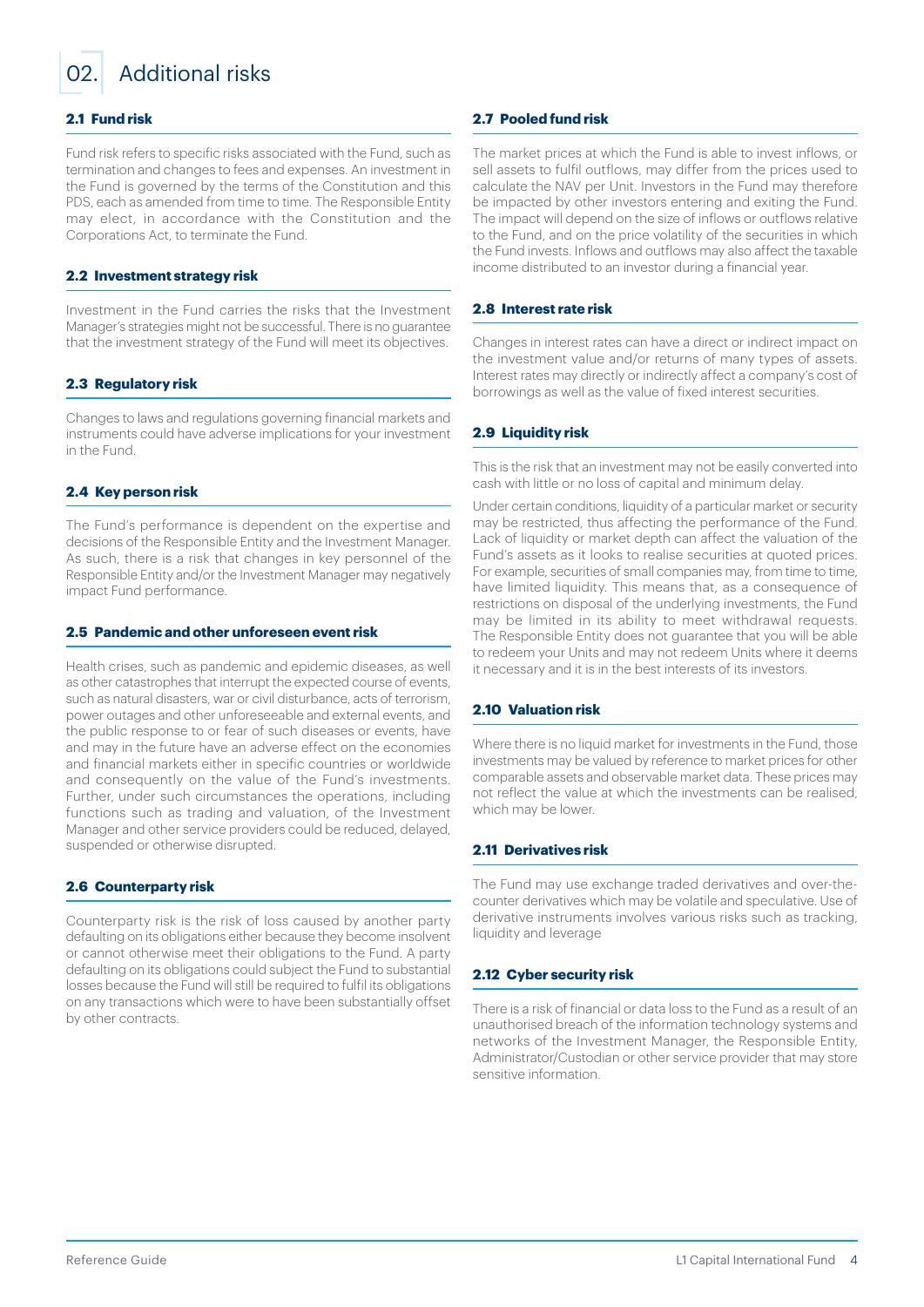# <span id="page-4-0"></span>03. Allowable Investments

The Fund may invest in a wide variety of assets, including but not limited to the following:

- securities quoted (or soon to be quoted) on an international securities exchange or the ASX;
- specialised international and Australian investment trusts and other pooled investment vehicles;
- **•** unlisted securities:
- derivatives and options to purchase or sell any investment which is an Allowable Investment;
- convertible notes or preference shares;
- equity swaps; and
- **•** foreign exchange contracts.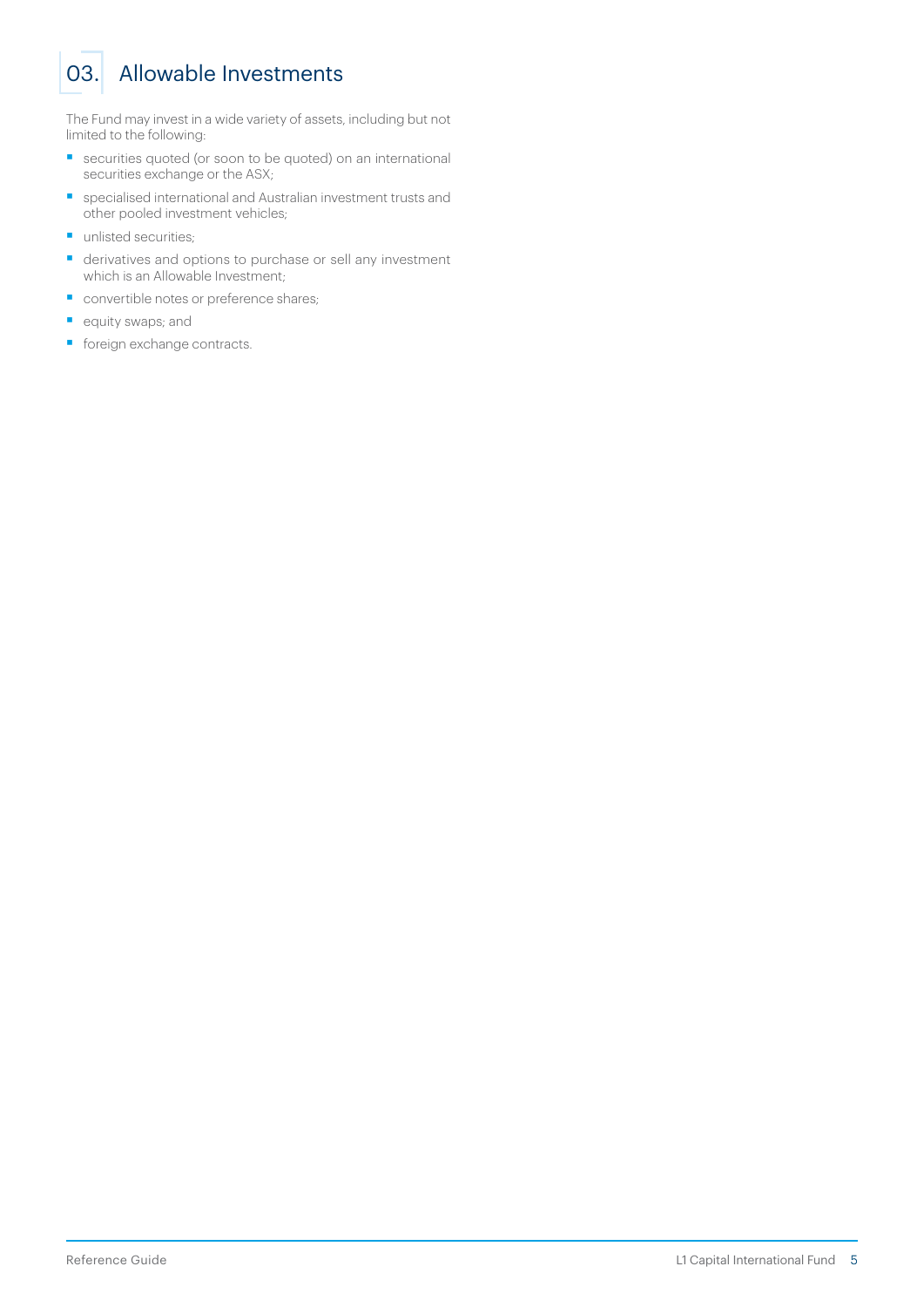## <span id="page-5-0"></span>**DID YOU KNOW?**

Small differences in both investment performance and fees and costs can have a substantial impact on your long-term returns.

For example, total annual fees and costs of 2% of your investment balance rather than 1% could reduce your final return by up to 20% over a 30-year period (for example, reduce it from \$100,000 to \$80,000).

You should consider whether features such as superior investment performance or the provision of better member services justify higher fees and costs.

You may be able to negotiate to pay lower fees. Ask the Fund or your financial adviser.

#### **TO FIND OUT MORE**

If you would like to find out more, or see the impact of the fees based on your own circumstances, the Australian Securities and Investments Commission (ASIC) Moneysmart website (www.moneysmart.gov.au) has a managed funds fee calculator to help you check out different fee options.

#### **Fees and other costs**

This section shows fees and other costs that you may be charged. These fees and costs may be deducted from your money, from the returns on your investment or from the assets of the managed investment scheme as a whole.

Taxes are set out in another part of this document. You should read all the information about fees and costs because it is important to understand their impact on your investment.

#### **L1 Capital International Fund**

| <b>TYPE OF FEE OR COST</b>                                                             | <b>AMOUNT</b>                                      | <b>HOW AND WHEN PAID</b>                                                                                                                                                                                                                                                                                                                                                 |  |  |  |  |
|----------------------------------------------------------------------------------------|----------------------------------------------------|--------------------------------------------------------------------------------------------------------------------------------------------------------------------------------------------------------------------------------------------------------------------------------------------------------------------------------------------------------------------------|--|--|--|--|
| <b>ONGOING ANNUAL FEES AND COSTS</b>                                                   |                                                    |                                                                                                                                                                                                                                                                                                                                                                          |  |  |  |  |
| Management fees and costs<br>The fees and costs for managing<br>your investment        | 1.20% of the<br>NAV of the<br>Fund                 | The management fees component of management fees and costs are<br>accrued daily and paid from the Fund monthly in arrears and reflected in the<br>unit price. Otherwise, the fees and costs are variable and deducted and<br>reflected in the unit price of the Fund as they are incurred. Management fees<br>and costs are capped at 1.20% p.a. of the NAV of the Fund. |  |  |  |  |
|                                                                                        |                                                    | The management fees can be negotiated. Please see "Differential fees" in<br>the "Additional Explanation of Fees and Costs" for further information.                                                                                                                                                                                                                      |  |  |  |  |
| Performance fees<br>Amounts deducted from your                                         | $0.74\%$ of the<br>NAV of the<br>Fund <sup>2</sup> | Performance fees are calculated daily and paid semi-annually in arrears from<br>the Fund and reflected in the unit price.                                                                                                                                                                                                                                                |  |  |  |  |
| investment in relation to the<br>performance of the product                            |                                                    | Any underperformance from prior Performance Periods must be recouped<br>before a fee can be paid.                                                                                                                                                                                                                                                                        |  |  |  |  |
| Transaction costs<br>The costs incurred by the scheme<br>when buying or selling assets | $0.14\%$ of the<br>NAV of the<br>Fund              | Transaction costs are variable and deducted from the Fund as they are<br>incurred and reflected in the unit price. They are disclosed net of amounts<br>recovered by the buy-sell spread.                                                                                                                                                                                |  |  |  |  |

#### **MEMBER ACTIVITY RELATED FEES AND COSTS (FEES FOR SERVICES OR WHEN YOUR MONEY MOVES IN OR OUT OF THE SCHEME)**

**ESTABLISHMENT FEE** The fee to open your investment Not applicable Not applicable Contribution fee The fee on each amount contributed to your investment Not applicable Not applicable Buy-sell spread An amount deducted from your investment representing costs incurred in transactions by the scheme 0.15% upon entry and 0.15% upon exit These costs are an additional cost to the investor but are incorporated into the unit price and arise when investing application monies and funding withdrawals from the Fund and are not separately charged to the investor. The Buy Spread is paid into the Fund as part of an application and the Sell Spread is left in the Fund as part of a redemption. Withdrawal fee The fee on each amount you take out of your investment Not applicable Not applicable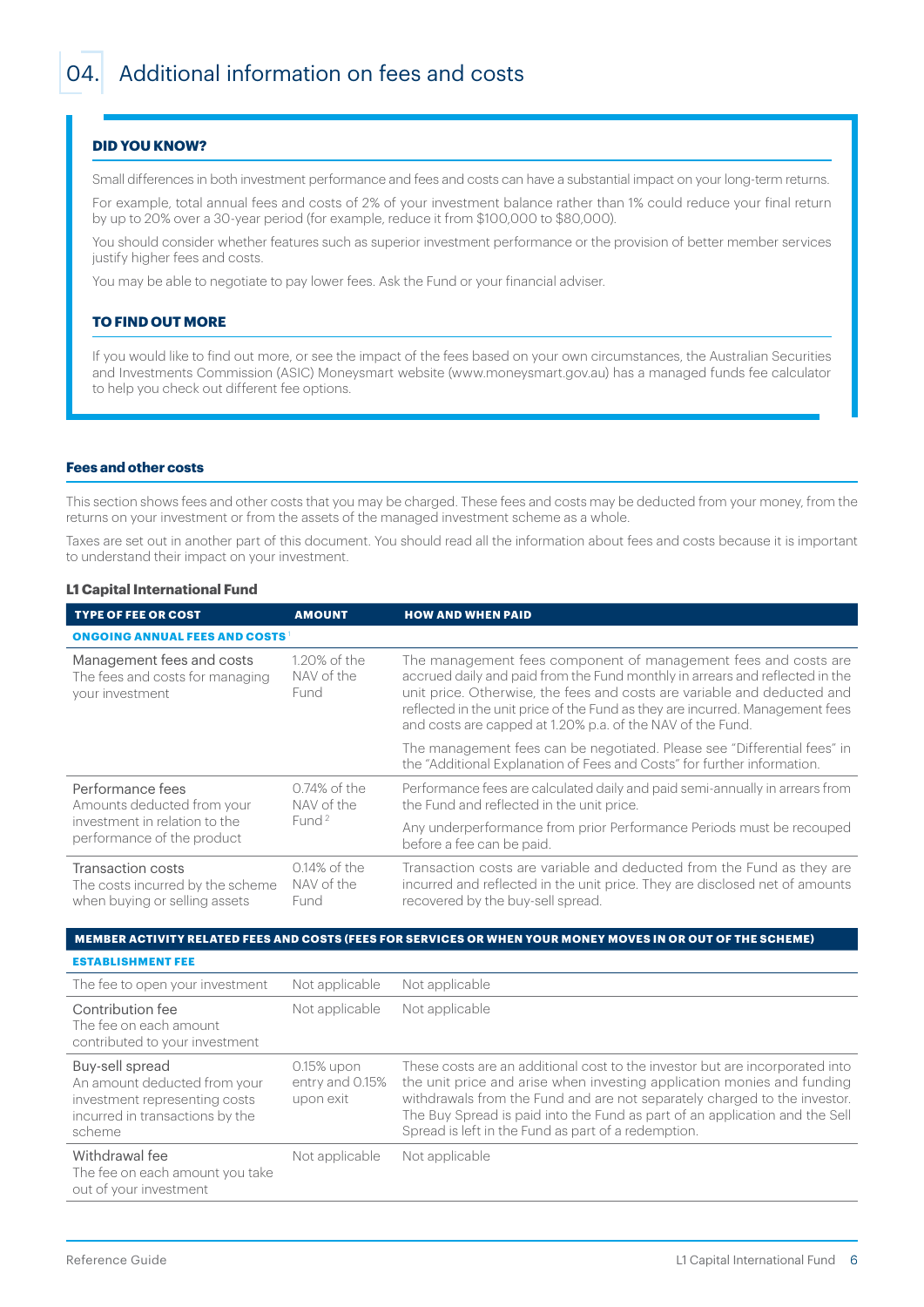| <b>TYPE OF FEE OR COST</b>                                  | <b>AMOUNT</b>                 | <b>HOW AND WHEN PAID</b> |
|-------------------------------------------------------------|-------------------------------|--------------------------|
| Exit fee<br>The fee to close your investment                | Not applicable Not applicable |                          |
| Switching fee<br>The fee for changing investment<br>options | Not applicable Not applicable |                          |

All fees quoted above are inclusive of Goods and Services Tax (GST) and net of any Reduced Input Tax Credits (RITC). See below for more details as to how the relevant fees and costs are calculated.

2. This represents the performance fee of the Fund which is payable as an expense of the Fund to the Investment Manager. See "Performance fees" below for more information.

#### **Additional Explanation of Fees and Costs**

#### **Performance fees**

#### **Management fees and costs**

The management fees and costs include amounts payable for administering and operating the Fund, investing the assets of the Fund, expenses and reimbursements in relation to the Fund and indirect costs if applicable.

Management fees and costs do not include performance fees or transaction costs, which are disclosed separately.

The management fees component of management fees and costs of 1.20% p.a. of the NAV of the Fund is payable to the Responsible Entity of the Fund for managing the assets and overseeing the operations of the Fund. The management fees component is accrued daily and paid from the Fund monthly in arrears and reflected in the unit price. As at the date of the PDS, the management fees component covers certain ordinary expenses such as Responsible Entity fees, investment management fees, custodian fees, and administration and audit fees.

The indirect costs and other expenses component of 0.00% p.a. of the NAV of the Fund may include other ordinary expenses of operating the Fund, as well as management fees and costs (if any) arising from interposed vehicles in or through which the Fund invests and the costs of investing in over-the-counter derivatives to gain investment exposure to assets or implement the Fund's investment strategy (if any). The indirect costs and other expenses component are variable and reflected in the unit price of the Fund as the relevant fees and costs are incurred. They are borne by investors, but they are not paid to the Responsible Entity or the Investment Manager.

Actual indirect costs for the current and future years may differ. If in future there is an increase to indirect costs disclosed in this RG, updates will be provided on Equity Trustees' website at www.eqt.com.au/insto where they are not otherwise required to be disclosed to investors under law.

The management fees and costs shown above do not cover extraordinary expenses (if they are incurred in future), such as litigation costs and the costs of convening investor meetings. If extraordinary expenses are incurred, they will be charged directly from the assets of the Fund and not from the management fees and costs. The Responsible Entity does not foresee any extraordinary expenses being incurred in the current financial year.

Performance fees include amounts that are calculated by reference to the performance of the Fund. The performance fees for the Fund are 0.74% of the NAV of the Fund. The performance fee figure that is disclosed in the Fees and Costs Summary is generally based on an average of the performance fees since the Fund's inception, where the performance fee relevant to the Fund in each financial year is averaged and totalled to give the performance fees for the Fund.

Performance fees are payable to the Investment Manager where the investment performance of the Fund exceeds the performance of the MSCI World Net Total Return Index in AUD ("Benchmark").

The performance fee is calculated as 15% of the difference between the Fund's return and the Benchmark (after management fees and expenses but before performance fees), calculated and accrued daily and paid from the Fund within 30 days of the end of each 6 month period, generally concluding 30 June and 31 December each year ("Performance Period").

No performance fee is payable unless:

- the unit price at the end of the relevant Performance Period is greater than the unit price at the beginning of that Performance Period (after adjusting for any distributions paid during the Performance Period); and
- any accrued cumulative underperformance (in dollar terms), as against the Benchmark, from prior Performance Periods has been made up.

Please note that the performance fees disclosed in the Fees and Costs Summary is not a forecast as the actual performance fee for the current and future financial years may differ. The Responsible Entity cannot guarantee that performance fees will remain at their previous level or that the performance of the Fund will outperform the Benchmark.

It is not possible to estimate the actual performance fee payable in any given period, as we cannot forecast what the performance of the Fund will be. Information on current performance fees will be updated from time to time and available at www.eqt.com.au/insto.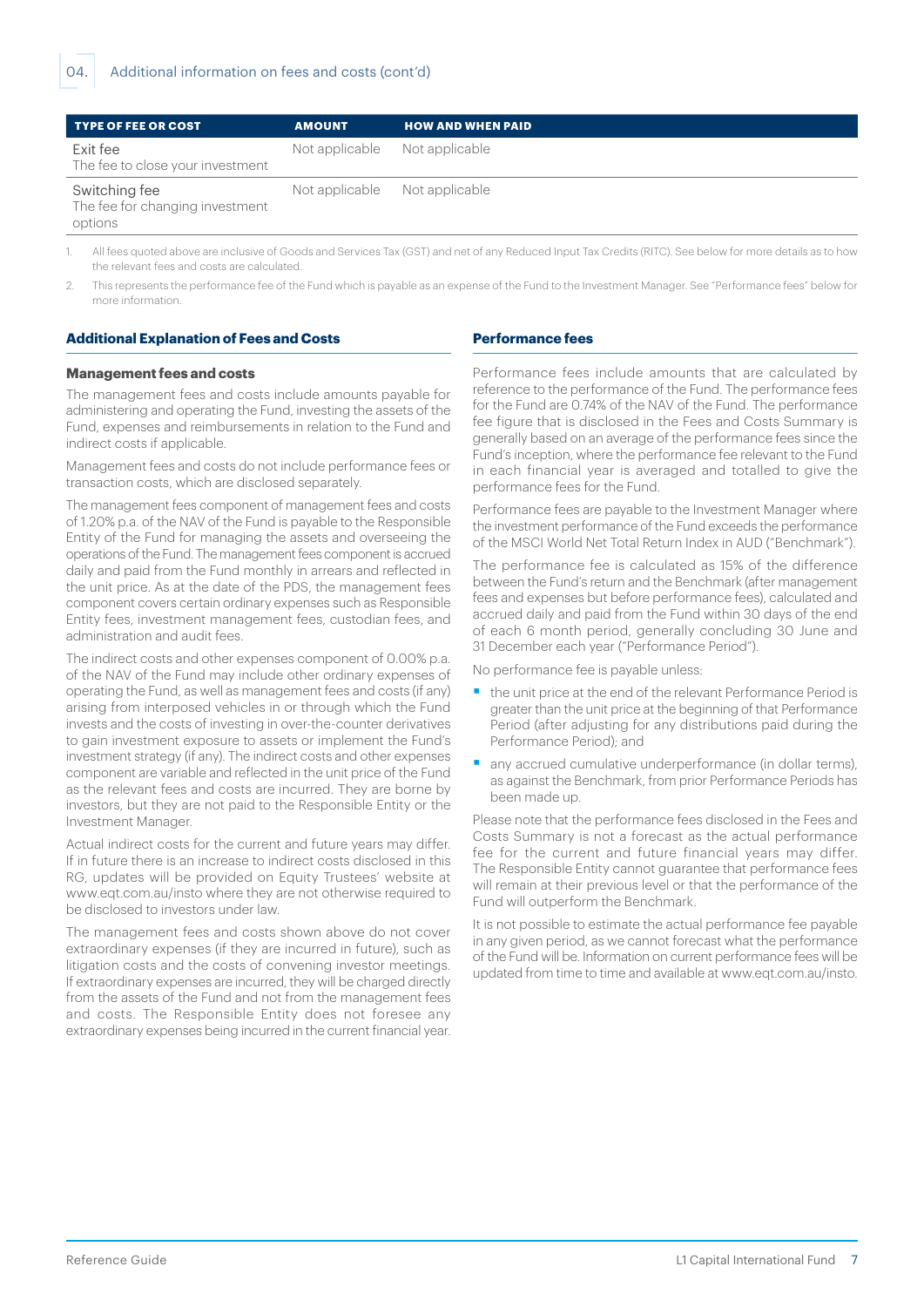## **Performance fee example**

The example below is provided for illustrative purposes only and does not represent any actual or prospective performance of the Fund. We do not provide any assurance that the Fund will achieve the performance used in the example and you should not rely on this example in determining whether to invest in the Fund.

#### **Example 1 – Performance fee calculation**

If during a Performance Period the Benchmark returned 5% and the Fund returned (after management fees and expenses but before performance fees) 7%, then the performance fee per Unit would be 0.3 cents (calculated as \$1.00 x 15% x (7% – 5%)) inclusive of GST net of input tax credits provided there is no negative performance fee accrued from prior Performance Periods.

#### **Example 2 – Make-up of historical under-performance**

If during a Performance Period the Benchmark returned 7% and the Fund returned (after management fees and expenses but before performance fees) 5% then a notional negative performance fee of 0.3 cents per Unit (calculated as  $$1.00 \times 15\% \times (5\% - 7\%)$ ) inclusive of GST net of input tax credits would be carried forward to the next Performance Period. In future Performance Periods, the Fund would need to make up this under-performance by accruing positive performance fees of 0.3 cents per Unit (subject to applications and redemptions during that Performance Period) through out-performance of the Benchmark before any performance fee would become payable.

#### **Example 3 –Positive unit-price requirement**

If during a Performance Period the Benchmark returned -7% and the Fund returned (after management fees and expenses but before performance fees) -5% and the unit price at the start of the Performance Period was \$1.00 and during that Performance Period the unit price decreased to \$0.95, a performance fee of 0.3 cents per unit (calculated as \$1.00 x 15% x (-5% minus -7%)) inclusive of GST net of input tax credits would be carried forward to the next Performance Period. The accrued performance fee will become payable at the end of the next Performance Period if the Fund still has a net out-performance of the Benchmark and the unit price has increased (i.e. is greater than \$0.95) after adjusting for any distributions paid in that Performance Period.

## **Transaction costs**

In managing the assets of the Fund, the Fund may incur transaction costs such as brokerage, buy-sell spreads in respect of the underlying investments of the Fund, settlement costs, clearing costs and applicable stamp duty when assets are bought and sold. Transaction costs also include costs incurred by interposed vehicles in which the Fund invests (if any), that would have been transaction costs if they had been incurred by the Fund itself. Transaction costs are an additional cost to the investor where they are not recovered by the Buy/Sell Spread, and are generally incurred when the assets of the Fund are changed in connection with day-to-day trading or when there are applications or withdrawals which cause net cash flows into or out of the Fund.

The Buy/Sell Spread that is disclosed in the Fees and Costs Summary is a reasonable estimate of transaction costs that the Fund will incur when buying or selling assets of the Fund. These costs are an additional cost to the investor but are incorporated into the unit price and arise when investing application monies and funding withdrawals from the Fund and are not separately charged to the investor.

The Buy Spread is paid into the Fund as part of an application and the Sell Spread is left in the Fund as part of a redemption and not paid to Equity Trustees or the Investment Manager. The Buy/Sell Spread is 0.15% upon entry and 0.15% upon exit. The dollar value of these costs based on an application or a withdrawal of \$25,000 is \$37.50 for each individual transaction. The Buy/Sell Spread can be altered by the Responsible Entity at any time and www.eqt. com.au/insto will be updated as soon as practicable to reflect any change. The Responsible Entity may also waive the Buy/Sell Spread in part or in full at its discretion. The transaction costs figure in the Fees and Costs Summary is shown net of any amount recovered by the Buy/Sell Spread charged by the Responsible Entity. Transaction costs generally arise through the day-to-day trading of the Fund's assets and are reflected in the Fund's unit price as an additional cost to the investor, as and when they are incurred.

The gross transaction costs for the Fund are 0.22% p.a. of the NAV of the Fund, which is based on the relevant costs incurred during the financial year ended 30 June 2021.

However, actual transaction costs for future years may differ.

#### **Payments to IDPS Operators**

Subject to the law, annual payments may be made to some IDPS Operators because they offer the Fund on their investment menus. Product access is paid by the Investment Manager out of its investment management fee and is not an additional cost to the investor.

#### **Differential fees**

The Investment Manager may from time to time negotiate a different fee arrangement (by way of a rebate or waiver of fees) with certain investors who are Australian Wholesale Clients. Please contact the Investment Manager on +61 2 8067 7090 for further information.

#### **Taxation**

Please refer to Section 7 of the Product Disclosure Statement and Section 5 of this Reference Guide for further information on taxation.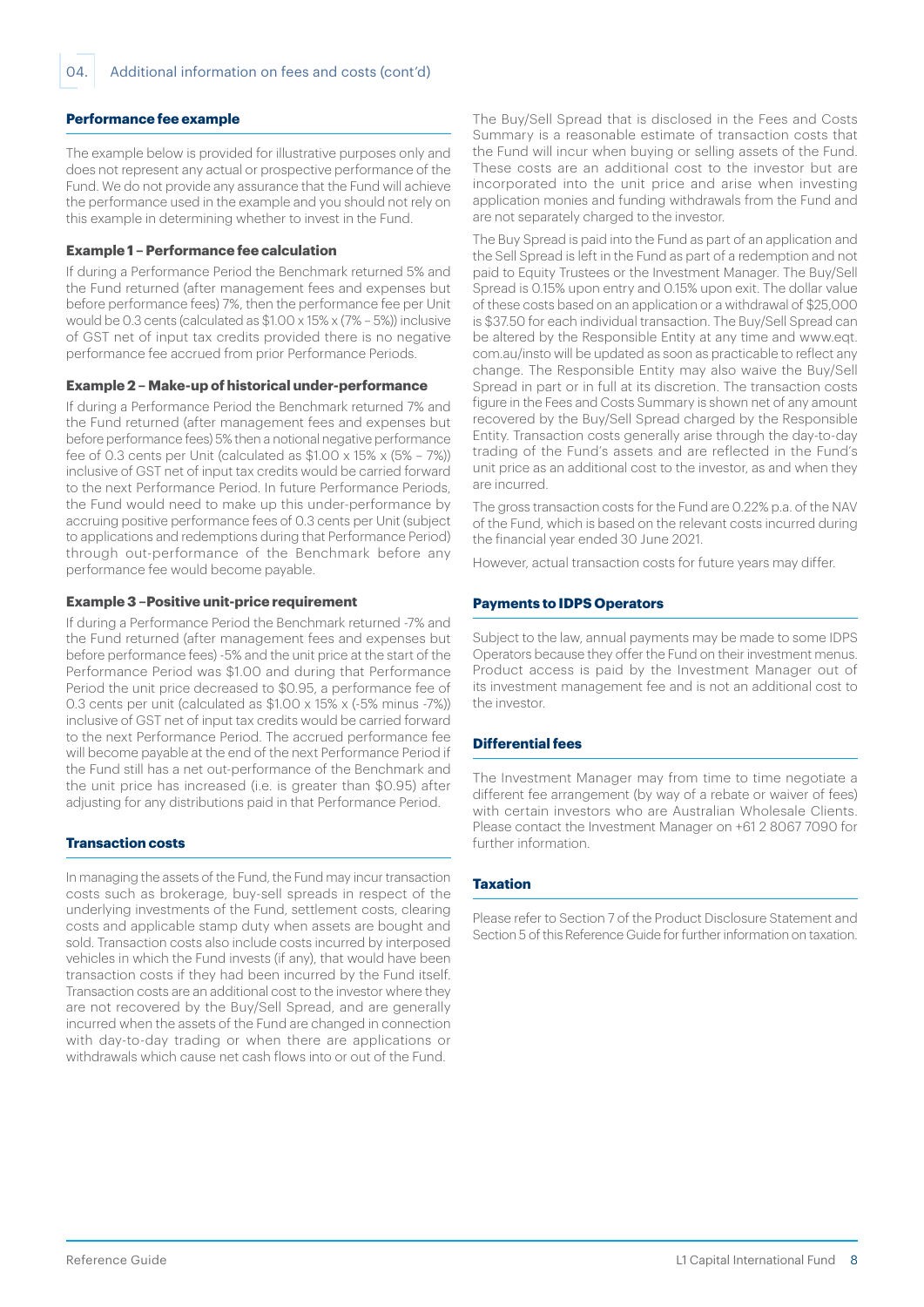<span id="page-8-0"></span>05. Other important information

### **5.1 Taxation**

- Where the Fund is a MIT and the CGT election is not made, the Fund should hold its eligible investments on revenue account and gains/(losses) from the disposal of eligible investments should be treated as revenue gains or losses.
- The various components of the net income of the Fund which may be regarded as having an Australian source include Australian sourced interest, Australian sourced other gains, Australian sourced dividends and capital gains on taxable Australian property.

#### **General**

The Fund is an Australian resident trust for Australian tax purposes. Therefore, the Fund is required to determine its net income (taxable income) for the year of income. On the basis that investors are presently entitled (which is the intention of Equity Trustees) to the net income of the Fund (including net taxable capital gains) or will be attributed their share of assessable income, exempt income, non-assessable non exempt income and tax offsets (i.e. credits) of the Fund and the Fund is not a public trading trust, the Fund should be treated as a flow-through trust for tax purposes. This means that investors should be taxed on their share of the Fund's net taxable income or the amount attributed to them, and the Fund should not be subject to Australian income tax.

In the case where the Fund makes a loss for Australian tax purposes, the Fund cannot distribute the tax loss to investors.

However, the tax loss may be carried forward by the Fund for offset against taxable income of the Fund in subsequent years, subject to the operation of the trust loss rules.

#### **Attribution Managed Investment Trust ("AMIT") – Core Rules**

The Fund may qualify as an eligible Attribution Managed Investment Trust (AMIT), and if so, intends to elect into the AMIT regime. The AMIT legislation applies an attribution model whereby Equity Trustees as the Responsible Entity of the Fund attributes amounts of trust components of a particular character to investors (or "members") on a fair and reasonable basis consistent with the operation of the Fund's Constitution, which includes provisions in relation to AMIT. Under the AMIT rules, the following will apply:

- Fair and reasonable attribution: Each year, the Fund's determined trust components of assessable income, exempt income, non-assessable non-exempt income and tax offsets (i.e. credits) will be allocated to investors on a "fair and reasonable" attribution basis, rather than being allocated proportionally based on each investor's present entitlement to the income of the Fund.
- Unders or overs adjustments: Where the Fund's determined trust components for a year are revised in a subsequent year (e.g. due to actual amounts differing to the estimates of income, gains/losses or expenses), then unders and overs may arise. Unders and overs will generally be carried forward and adjusted in the year of discovery.
- Cost base adjustments: Where the distribution made is less than (or more than) certain components attributed to investors, then the cost base of an investor's units may be increased (or decreased). Details of cost base adjustments will be included on an investor's annual tax statement, referred to as an AMIT Member Annual Statement ("AMMA").
- Large redemptions: In certain circumstances, gains may be attributed to a specific investor, for example, gains on disposal of assets to fund a large redemption being attributed to the redeeming investor.
- Penalties: In certain circumstances (e.g. failure to comply with certain AMIT rules), specific penalties may be imposed.

The new rules are intended to reduce complexity, increase certainty and reduce compliance costs for managed investment trusts and their investors. Where the Fund does not elect into the AMIT regime, or has made the election but the election is not effective for the income year (e.g. the Fund does not satisfy the requirements to be a managed investment trust for the income year), the Tax Law applicable to non-AMITs should be relevant. In particular, the Fund should not generally pay tax on behalf of its investors and instead, investors should be assessed for tax on any income and capital gains generated by the Fund to which they become presently entitled.

#### **Deemed Capital Gains Tax ("CGT") Election**

Eligible managed investment trusts ("MITs") may make an election to apply a deemed capital account treatment for gains and losses on disposal of certain eligible investments (including equities and units in other trusts but excluding derivatives, debt securities and foreign exchange contracts).

Where the election is made the Fund should hold its eligible investments on capital account and gains/(losses) from the disposal of eligible investments should be treated as capital gains/(losses). Capital gains arising on the disposal of eligible investments held for 12 months or greater may be eligible to be treated as discount capital gains.

Where the CGT election is not made, the Fund should hold its eligible investments on revenue account and gains/(losses) from the disposal of eligible investments should be treated as revenue gains or losses.

#### **Controlled Foreign Company ("CFC") Provisions**

There are certain tax rules (i.e. the CFC provisions) which may result in assessable income arising in the Fund in relation to investments in foreign equities, where certain control thresholds are met. If such interests were to be held at the end of the income year, the taxable income of the Fund may include a share of net income and gains (i.e. CFC attributable income) from such investments.

## **Taxation of Financial Arrangements ("TOFA")**

The TOFA rules may apply to certain "financial arrangements" held by the Fund. In broad terms, the TOFA regime seeks to recognise "sufficiently certain" returns on certain financial arrangements on an accruals basis for tax purposes rather than on a realisation basis. Where returns from derivative instruments are not "sufficiently certain" they will continue to be recognised on a realisation basis, unless specific tax timing elections are made.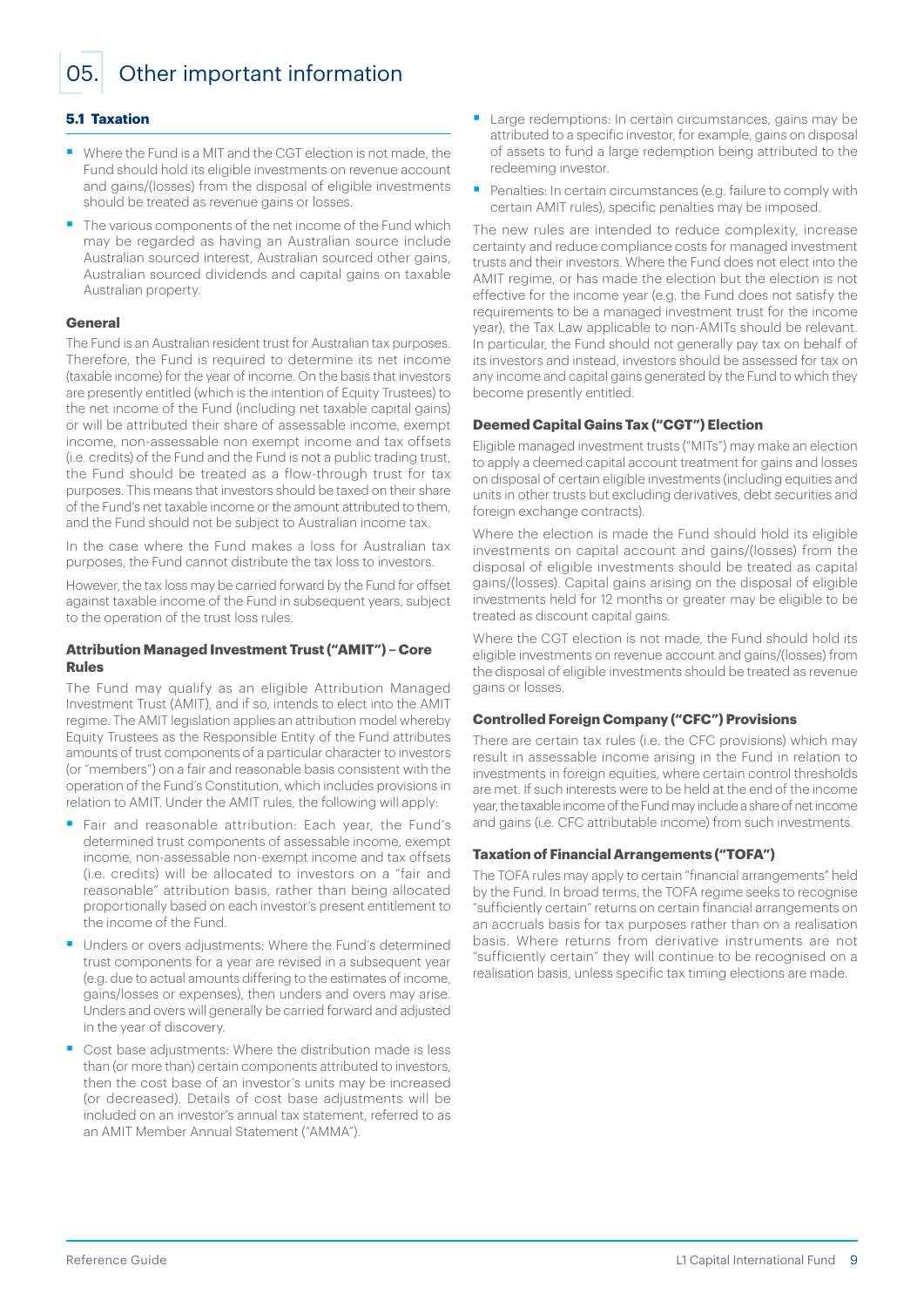## **Tax File Number ("TFN") and Australian Business Number ("ABN")**

It is not compulsory for an investor to quote their TFN or ABN. If an investor is making this investment in the course of a business or enterprise, the investor may quote an ABN instead of a TFN. Failure by an investor to quote an ABN or TFN or claim an exemption may cause the Responsible Entity to withhold tax at the top marginal rate, plus the Medicare Levy, on gross payments including distributions or attribution of income to the investor. The investor may be able to claim a credit in their tax return for any TFN or ABN tax withheld. Collection of TFNs is permitted under taxation and privacy legislation.

By quoting their TFN or ABN, the investor authorises Equity Trustees to apply it in respect of all the investor's investments with Equity Trustees. If the investor does not want to quote their TFN or ABN for some investments, Equity Trustees should be advised.

## **GST**

The Fund is registered for GST. The issue or withdrawal of units in the Fund and receipt of distributions are not subject to GST.

The Fund may be required to pay GST included in management and other fees, charges costs and expenses incurred by the Fund. However, to the extent permissible, the Responsible Entity will claim on behalf of the Fund a proportion of this GST as a reduced input tax credit. Unless otherwise stated, fees and charges quoted in this RG are inclusive of GST and take into account any available reduced input tax credits. The Fund may be entitled to as yet undetermined additional input tax credits on the fees, charges or costs incurred. If the Responsible Entity is unable to claim input tax credits on behalf of the Fund, the Responsible Entity retains the ability to recover the entire GST component of all fees and charges.

The impact of GST payments and credits will be reflected in the unit price of the Fund. Investors should seek professional advice with respect to the GST consequences arising from their unit holding.

## **Australian Taxation of Australian Resident Investors**

## Distributions

For each year of income, each Australian resident investor will be required to include within their own tax calculations and tax return filings the assessable income, exempt income, non-assessable non-exempt income and tax offsets (i.e. credits) of the Fund attributed to them by Equity Trustees as the Responsible Entity of the Fund.

The tax consequences for investors in the Fund depends on the tax components of assessable income, exempt income, non-assessable non-exempt income and tax offsets (i.e. credits) of the Fund attributed to them.

Investors will receive an Annual Tax Statement (or an "AMMA" for an AMIT) detailing all relevant taxation information concerning attributed amounts and cash distributions, including any Foreign Income Tax Offset ("FITO") and franking credit entitlements, returns of capital, assessable income, and any upwards or downwards cost base adjustment in the capital gains tax cost base of their units in the Fund (in the case of an AMIT).

An investor may receive their share of attributed tax components of the Fund or net income in respect of distributions made during the year or where they have made a large withdrawal from the Fund, in which case their withdrawal proceeds may include their share of net income or attributed tax components of assessable income, exempt income, non-assessable non-exempt income and tax offsets (i.e. credits).

In addition, because Australian investors can move into and out of the Fund at different points in time, there is the risk that taxation liabilities in respect of gains that have benefited past investors may have to be met by subsequent investors.

## Foreign Income

The Fund may derive foreign source income that is subject to tax overseas, for example withholding tax. Australian resident investors should include their share of both the foreign income and the amount of the foreign tax withheld in their assessable income. In such circumstances, investors may be entitled to a FITO for the foreign tax paid, against the Australian tax payable on the foreign source income. To the extent the investors do not have sufficient overall foreign source income to utilise all of the FITOs relevant to a particular year of income, the excess FITOs cannot be carried forward to a future income year.

### Disposal of Units by Australian Resident Investors

If an Australian resident investor transfers or redeems their units in the Fund, this may constitute a disposal for tax purposes depending on their specific circumstances.

Where an investor holds their units in the Fund on capital account, a capital gain or loss may arise on disposal and each investor should calculate their capital gain or loss according to their own particular facts and circumstances. As noted above, proceeds on disposal may include a component of distributable income. In calculating the taxable amount of a capital gain, a discount of 50% for individuals and trusts or 33 1/3% for complying Australian superannuation funds may be allowed where the units in the Fund have been held for 12 months or more. No CGT discount is available to corporate investors.

Any capital losses arising from the disposal of the investment may be used to offset other capital gains the investor may have derived. Net capital losses may be carried forward for offset against capital gains of subsequent years but may not be offset against ordinary income.

The discount capital gains concession may be denied in certain circumstances where an investor (together with associates) holds 10% or more of the issued units of the Fund, the Fund has less than 300 beneficiaries and other requirements are met. Investors who together with associates are likely to hold more than 10% of the units in the Fund should seek advice on this issue.

## **Australian Taxation of Non-Resident Investors**

#### Tax on Income

The Fund expects to derive income which may be subject to Australian withholding tax when attributed by Equity Trustees as the Responsible Entity of the Fund to non-resident investors.

Australian withholding tax may be withheld from distributions of Australian source income and gains attributed to a non-resident investor. The various components of the net income of the Fund which may be regarded as having an Australian source include Australian sourced interest, Australian sourced other gains, Australian sourced dividends and CGT taxable Australian property. We recommend that non-resident investors seek independent tax advice before investing, taking into account their particular circumstances and the provisions of any relevant Double Taxation Agreement/Exchange of Information Agreement ("EOI") between Australia and their country of residence.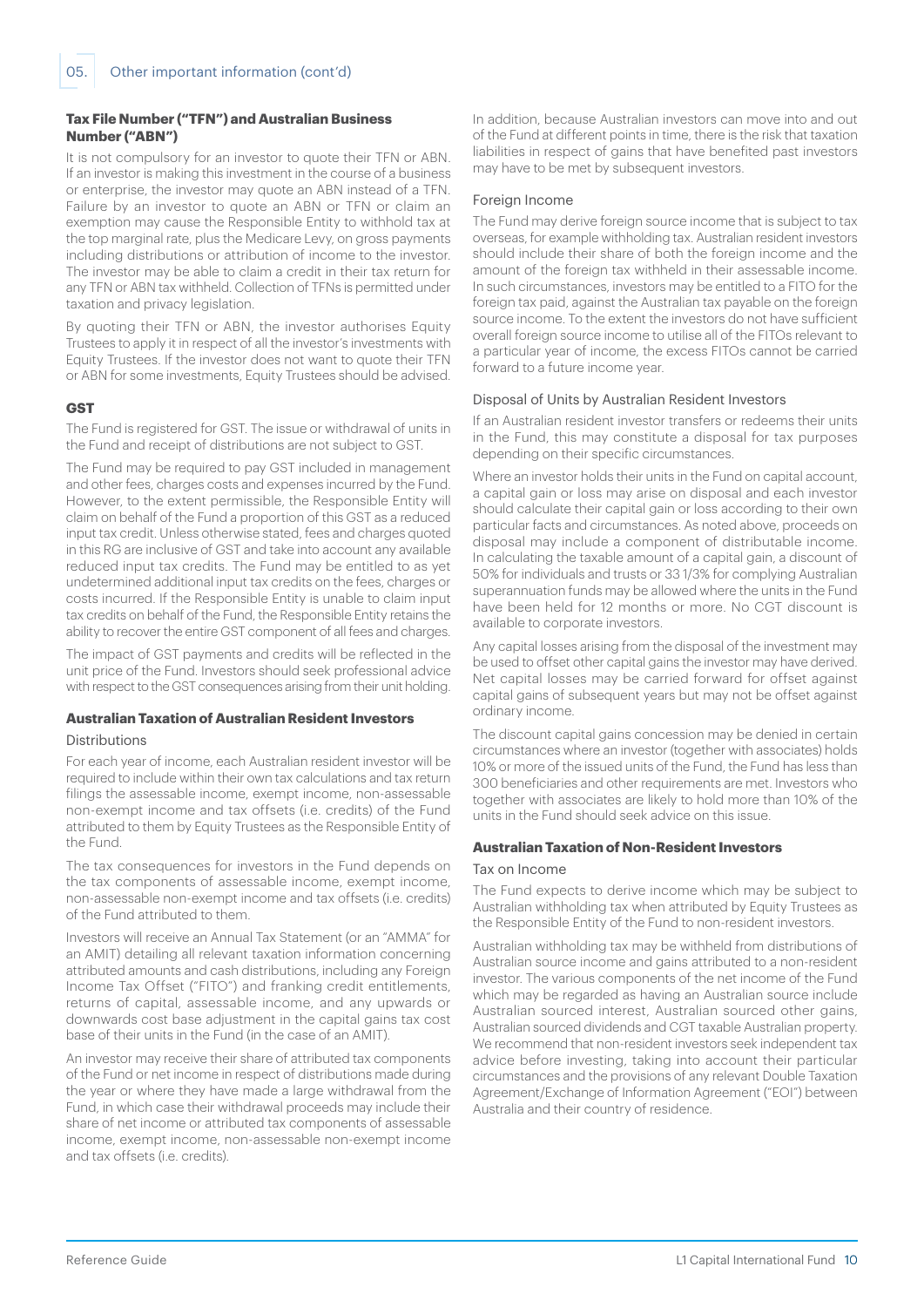#### Disposal of Units by Non-Resident Investors

Based on the Fund's investment profile, generally non-resident investors holding their units on capital account should not be subject to Australian capital gains tax on the disposal of units in the Fund unless the units were capital assets held by the investor in carrying on a business through a permanent establishment in Australia. Australian tax may apply in certain circumstances if the non-resident holds their units on revenue account. CGT may also apply in some cases where the Fund has a direct or indirect interest in Australian real property.

We recommend that non-resident investors seek independent tax advice in relation to the tax consequences of the disposal of their units.

## **5.2 Your privacy**

The Australian Privacy Principles contained in the Privacy Act 1988 (Cth) ("Privacy Act") regulate the way in which we collect, use, disclose, and otherwise handle your personal information.

Equity Trustees is committed to respecting and protecting the privacy of your personal information, and our Privacy Policy details how we do this.

It is important to be aware that, in order to provide our products and services to you, Equity Trustees may need to collect personal information about you and any other individuals associated with the product or service offering. In addition to practical reasons, this is necessary to ensure compliance with our legal and regulatory obligations (including under the Corporations Act, the AML/CTF Act and taxation legislation).

If you do not provide the information requested, we may not be able to process your application, administer, manage, invest, pay or transfer your investment(s).

You must therefore ensure that any personal information you provide to Equity Trustees is true and correct in every detail.

If any of this personal information (including your contact details) changes, you must promptly advise us of the changes in writing. While we will generally collect your personal information from you, your broker or adviser or the Investment Manager and Administrator directly, we may also obtain or confirm information about you from publicly available sources in order to meet regulatory obligations. In terms of how we deal with your personal information, Equity Trustees will use it for the purpose of providing you with our products and services and complying with our regulatory obligations. Equity Trustees may also disclose it to other members of our corporate group, or to third parties who we work with or engage for these same purposes. Such third parties may be situated in Australia or offshore, however we take reasonable steps to ensure that they will comply with the Privacy Act when collecting, using or handling your personal information.

The types of third parties that we may disclose your information to include, but are not limited to:

- stockbrokers, financial advisers or adviser dealer groups, their service providers and/or any joint holder of an investment;
- those providing services for administering or managing the Fund, including the Investment Manager, Custodian/ Administrator, auditors, or those that provide mailing or printing services;
- our other service providers;
- regulatory bodies such as ASIC, ATO, APRA and AUSTRAC; and
- § other third parties who you have consented to us disclosing your information to, or to whom we are required or permitted by law to disclose information to.

Equity Trustees or the Investment Manager may from time to time provide you with direct marketing and/or educational material about products and services they believe may be of interest to you. You have the right to "opt out" of such communications by contacting us using the contact details below.

In addition to the above information, Equity Trustees' Privacy Policy contains further information about how we handle your personal information, and how you can access information held about you, seek a correction to that information, or make a privacyrelated complaint.

Full details of Equity Trustees' Privacy Policy are available at www.eqt.com.au. You can also request a copy by contacting Equity Trustees' Privacy Officer on +61 3 8623 5000 or by email to privacy@eqt.com.au.

## **5.3 The Constitution**

The Fund is governed by a constitution that sets out the Fund's operation (the "Constitution"). The Constitution, together with the Fund's PDS, the Corporations Act and other laws, regulate our legal relationship with investors in the Fund. If you invest in the Fund, you agree to be bound by the terms of the Fund's PDS and the Fund's Constitution. You can request a copy of the Constitution free of charge from Equity Trustees. Please read these documents carefully before investing in the Fund. We may amend the Constitution from time to time in accordance with the provisions in the Constitution and the Corporations Act.

#### **5.4 Anti-Money Laundering and Counter Terrorism**

#### **Financing ("AML/CTF")**

Australia's AML/CTF laws require Equity Trustees to adopt and maintain a written AML/CTF Program. A fundamental part of the AML/CTF Program is that Equity Trustees must hold up-to-date information about investors (including beneficial owner information) in the Fund.

To meet this legal requirement, we need to collect certain identification information (including beneficial owner information) and documentation ("KYC Documents") from new investors. Existing investors may also be asked to provide KYC.

Documents as part of an ongoing customer due diligence/ verification process to comply with AML/CTF laws. If applicants or investors do not provide the applicable KYC Documents when requested, Equity Trustees may be unable to process an application, or may be unable to provide products or services to existing investors until such time as the information is provided.

In order to comply with AML/CTF laws, Equity Trustees may also disclose information including your personal information that it holds about the applicant, an investor, or any beneficial owner, to its related bodies corporate or service providers, or relevant regulators of AML/CTF laws (whether inside or outside Australia). Equity Trustees may be prohibited by law from informing applicants or investors that such reporting has occurred.

Equity Trustees shall not be liable to applicants or investors for any loss you may suffer because of compliance with the AML/CTF laws.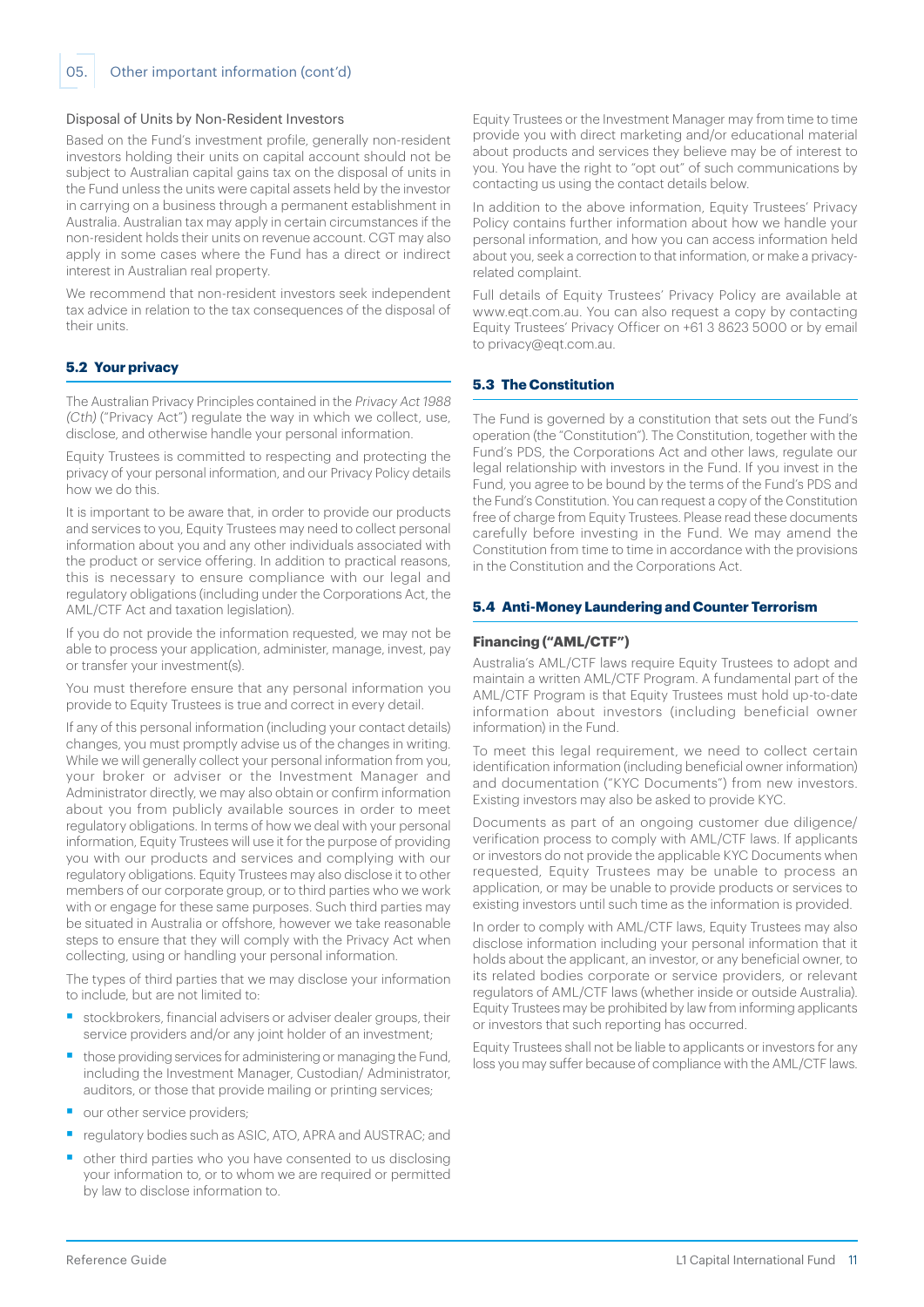#### **5.5 Indirect Investors**

You may be able to invest indirectly in the Fund via an IDPS by directing the IDPS Operator to acquire Units on your behalf.

If you do so, you will need to complete the relevant forms provided by the IDPS Operator and not the Application Form accompanying the PDS. This will mean that you are an Indirect Investor in the Fund and not an investor or member of the Fund. Indirect Investors do not acquire the rights of an investor as such rights are acquired by the IDPS Operator who may exercise, or decline to exercise, these rights on your behalf.

Indirect Investors do not receive reports or statements from us and the IDPS Operator's application and withdrawal conditions determine when you can direct the IDPS Operator to apply or redeem. Your rights as an Indirect Investor should be set out in the IDPS Guide or other disclosure document issued by the IDPS Operator.

#### **5.6 Information on underlying investments**

Information regarding the underlying investments of the Fund will be provided to an investor of the Fund on request, to the extent Equity Trustees is satisfied that such information is required to enable the investor to comply with its statutory reporting obligations. This information will be supplied within a reasonable timeframe having regard to these obligations.

## **5.7 Foreign Account Tax Compliance Act ("FATCA")**

In April 2014, the Australian Government signed an intergovernmental agreement ("IGA") with the United States of America ("U.S."), which requires all Australian financial institutions to comply with the FATCA Act enacted by the U.S. in 2010.

Under FATCA, Australian financial institutions are required to collect and review their information to identify U.S. residents and U.S controlling persons that invest in assets through non-U.S. entities. This information is reported to the Australian Taxation Office ("ATO"). The ATO may then pass that information onto the U.S. Internal Revenue Service.

In order to comply with the FATCA obligations, we may request certain information from you. Failure to comply with FATCA obligations may result in the Fund, to the extent relevant, being subject to a 30% withholding tax on payment of U.S. income or gross proceeds from the sale of certain U.S. investments. If the Fund suffers any amount of FATCA withholding and is unable to obtain a refund for the amounts withheld, we will not be required to compensate investors for any such withholding and the effect of the amounts withheld will be reflected in the returns of the Fund.

## **5.8 Common Reporting Standard ("CRS")**

The CRS is developed by the Organisation of Economic Co-operation and Development and requires certain financial institutions resident in a participating jurisdiction to document and identify reportable accounts and implement due diligence procedures. These financial institutions will also be required to report certain information on reportable accounts to their relevant local tax authorities.

Australia signed the CRS Multilateral Competent Authority Agreement and has enacted provisions within the domestic tax legislation to implement CRS in Australia. Australian financial institutions need to document and identify reportable accounts, implement due diligence procedures and report certain information with respect to reportable accounts to the ATO. The ATO may then exchange this information with foreign tax authorities in the relevant signatory countries. In order to comply with the CRS obligations, we may request certain information from you. Unlike FATCA, there is no withholding tax that is applicable under CRS.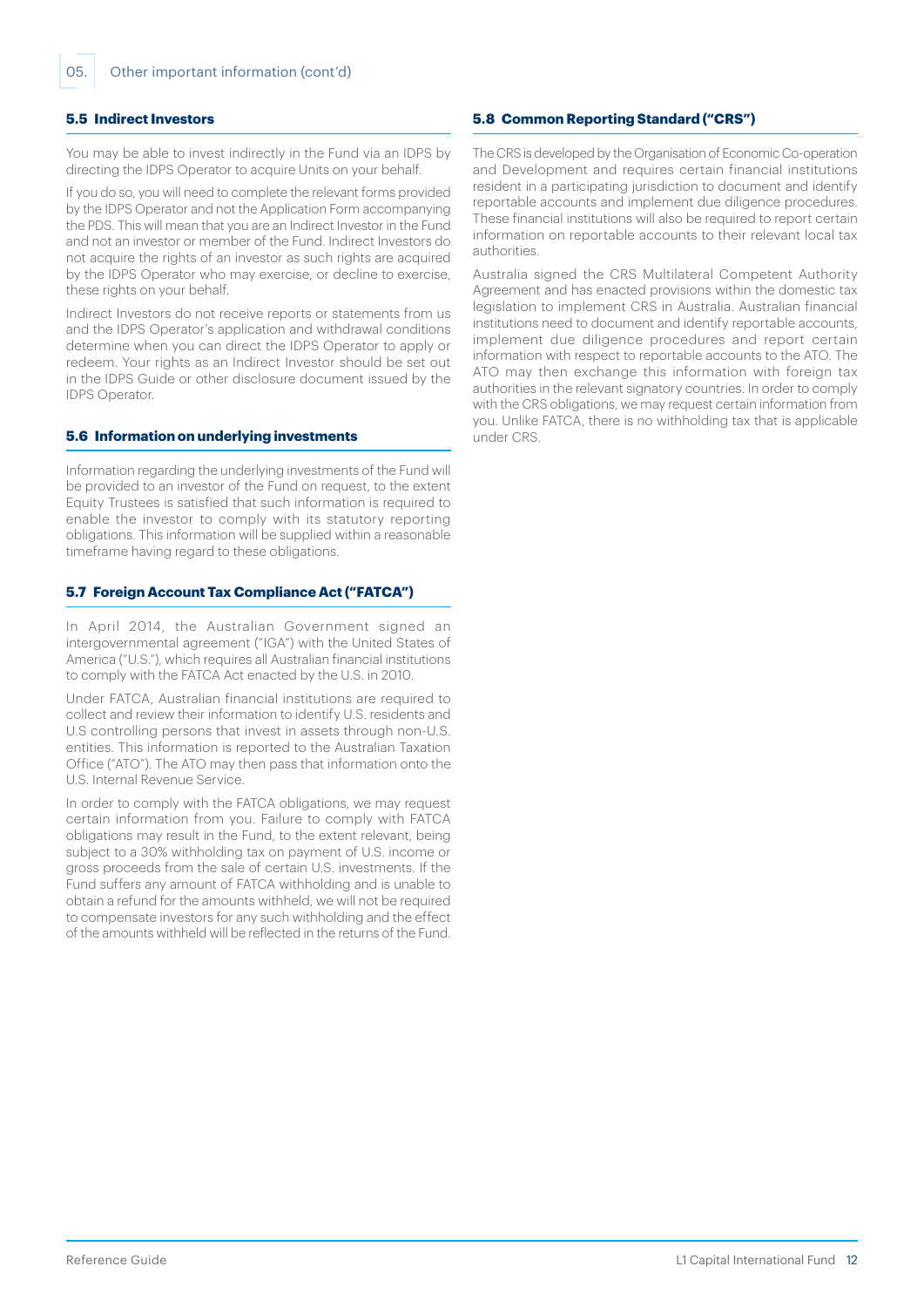<span id="page-12-0"></span>

## **Administrator**

Mainstream Fund Services Pty Ltd ABN 81 118 902 891.

**Allowable Investments** Investment that the Fund may invest in.

#### **AML/CTF Act** Anti-Money Laundering and Counter-Terrorism Financing Act 2006 (Cth).

## **Application Form**

The application form that accompanies the PDS.

## **Application Price**

The purchase price of a Unit as per the Constitution.

## **ATO**

Australian Taxation Office.

**AUSTRAC** Australian Transaction Reports and Analysis Centre.

**Benchmark** MSCI World Net Total Return Index in AUD

### **Business Day**

A day that most trading banks are open for business in Sydney excluding any weekend or public holiday.

## **Buy/Sell Spread**

The estimated transaction costs incurred in buying or selling assets of the Fund when investors invest in or withdraw from the Fund.

## **Commencement Date**

The date on which Units are first issued in the Fund.

**Constitution** The constitution of the Fund.

## **Corporations Act**

The Corporations Act 2001 (Cth).

## **Custodian**

Mainstream Fund Services Pty Ltd ABN 81 118 902 891.

#### **Distribution Calculation Date**

Each 30 June and 31 December or any other dates the Responsible Entity nominates.

## **Distribution Period**

The period commencing on the Commencement Date and ending on the following Distribution Calculation Date and each subsequent period commencing on the day after a Distribution Calculation Date and ending on the next Distribution Calculation Date or on termination of the Fund.

## **Indirect Investors**

Individuals who invest in the Fund through an IDPS.

#### **Investment Guidelines**

Non-binding investment guidelines of the Fund.

#### **Investment Manager**

L1 Capital International Pty Ltd ACN 628 068 717

## **IDPS**

Investor-Directed Portfolio Service or investor-directed portfolio like managed investment scheme. An IDPS is generally the vehicle through which an investor purchases a range of underlying investment options from numerous investment managers.

## **IDPS Guide**

Investor-Directed Portfolio Service guide.

## **IDPS Operator**

An entity responsible for operating an IDPS.

## **L1 Capital**

L1 Capital Pty Ltd ACN 125 378 145

## **Net Asset Value (NAV)**

The value of the assets of the Fund less the value of the liabilities of the Fund as per the Constitution.

### **Performance Period**

A 6 month period, generally concluding 30 June and 31 December each year. The first Performance Period will commence on the date Units are first issued under the PDS and conclude on 31 December 2021.

## **Retail Client**

Persons or entities defined as such under section 761G of the Corporations Act.

#### **Responsible Entity**

Equity Trustees Limited ABN 46 004 031 298, AFSL 240975.

#### **Withdrawal Price**

The sale price of a Unit as per the Constitution.

#### **We, us**

Refers to Equity Trustees

## **Wholesale Client**

Person or entities defined as such under section 761G of the Corporations Act.

### **Unit**

A unit in the L1 Capital International Fund.